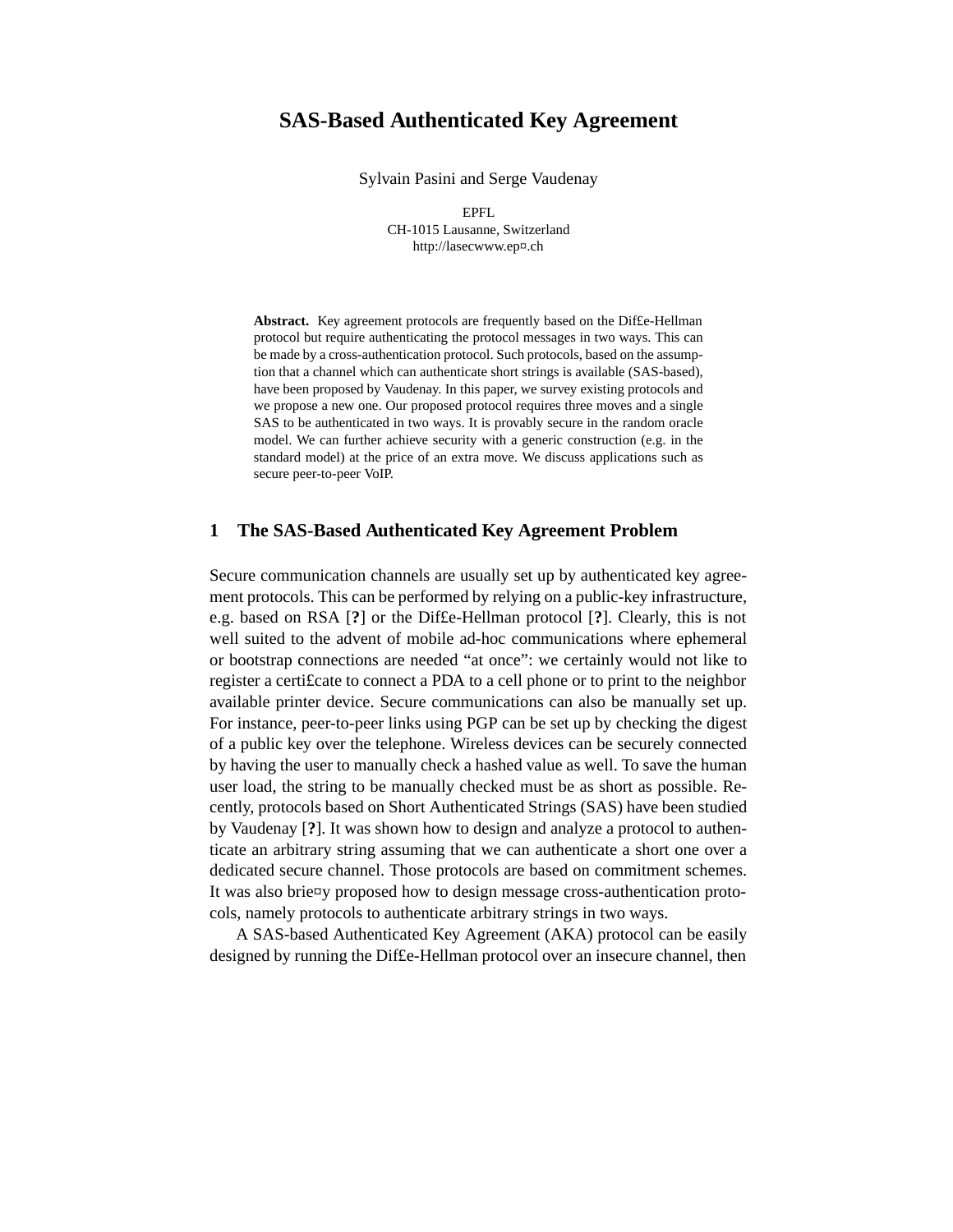by authenticating the digest of the protocol transcript using a SAS-based message cross-authentication protocol. This typically results in a 5-move protocol in addition to the bidirectional SAS transmission. In the present work, we show how to decrease the interaction cost. Namely, we design a generic construction which can use a 4-move protocol in addition to the bidirectional SAS exchange. This construction can rely on the standard model (without random oracles). We also design an optimal 3-move protocol which is provably secure (with tight reduction) in the random oracle model.<sup>1</sup>

### **2 Preliminaries**

We adopt the security model from [**?**,**?**,**?**] based on the one from Bellare-Rogaway [**?**]. We consider a network of participants which are located at some nodes. A participant at node *n* is associated to a given identity  $|D_n|$ . He locally maintains a database of  $(K_j, \mathsf{ID}_j)$  pairs meaning that he can use the symmetric key  $K_j$  to securely communicate with  $ID_j$  in a private and authenticated way. Participants can run concurrent protocols. A protocol speci£es a sequence of steps which consist of receiving a message and sending a response. An internal short-term state keeps track on previously completed steps. Once the protocol is completed, the short-term state is removed. A protocol starts with some speci£ed inputs and an initial state (in terms of database content). It ends with some speci£ed outputs (or an error message) and a £nal state. The difference between an input (resp. output) and an initial (resp. £nal) state is that the adversary has control on the £rst one but not on the second one, except if the node was corrupted or some information leaked. Protocol instances on a node *n* are denoted by a unique tag  $\pi_n^i$ . (Note that the state of a protocol related to a given tag changes with time as new steps are made.)

Nodes can communicate through an insecure broadband channel. In addition, they have access to peer-to-peer narrowband channels which can be used to authenticate short messages. A node receiving a message from one of these channels is ensured that this message was sent at some time in the past by a node whose identity is specified by the channel itself. In this paper, we concentrate on key agreement and cross-authentication protocols, so we assume that nodes share no prior exchanged keys.

<sup>1</sup> After the present paper was submitted, a preprint was posted by Laur, Asokan, and Nyberg [**?**]. This paper includes another 3-move protocol which is provably secure based on a generic commitment (e.g. in the standard model) but not optimal.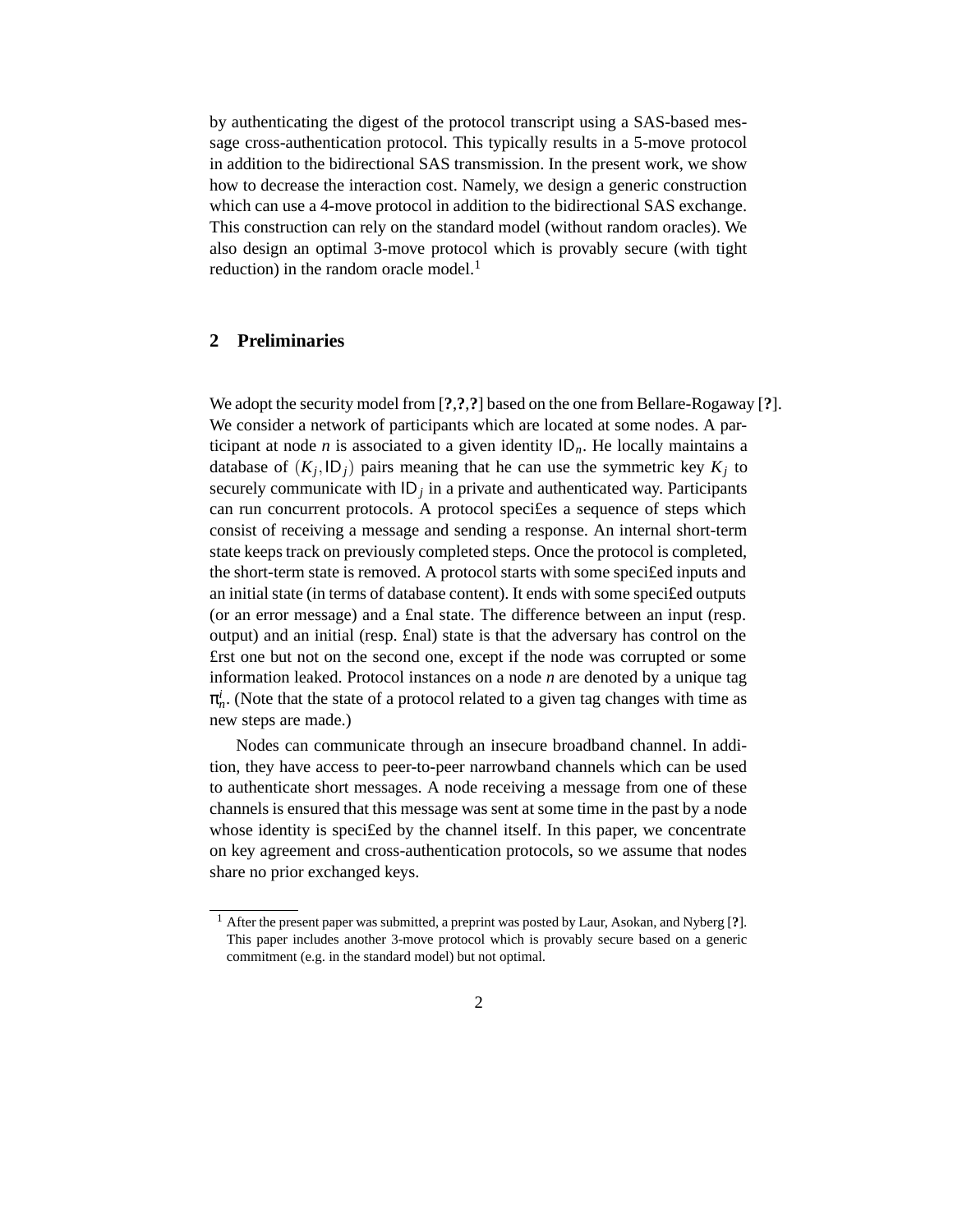#### **2.1 Adversarial Model**

By default, the adversary is assumed to have a full control on which node makes a new step of a given protocol instance, on the insecure channel, can in¤uence the delivery of messages (without modifying them) over the authenticated channels, can choose the inputs of the protocols, and has access to the outputs. Occasionally, the adversary can violate the privacy of the internal state of a given node or even corrupt the node so that his behavior with respect to future runs of any protocol is no longer guaranteed. More formally, the adversary has access to the following oracles.

- **Launch.** launch $(n,$ role, *x*) launches a new protocol instance on node *n* playing role (e.g. either Alice or Bob) with input *x*. It returns a new instance tag  $\pi_n^i$ . Note that the instance inherits of the current node state as its input state.
- **Send.** send( $\pi$ ,  $\gamma$ ) sends an incoming message  $\gamma$  to the instance  $\pi$ . It returns an outgoing message *z*, or the £nal output of the protocol if it completed.
- **Test.** test( $n, k$ , ID) tells whether  $(k, \text{ID})$  is an entry of the database of node *n*. In practice, this oracle may be implemented by an active adversary trying to impersonate node *n* to communicate with ID. If the attempt succeeds, it means that *k* was the right key to use.
- **Remove.** remove $(n, \mathsf{ID})$  removes any  $(k, \mathsf{ID})$  entry in the database of node *n*. In practice, this oracle may be implemented by an adversary making denialof-services attacks in the communication link between *n* and ID so that *n* decides not to trust this connection anymore and to remove it.
- **Reveal.** reveal(*n*) reveals the full current state of node *n*. This models side channels or careless uses.
- **Corrupt.** corrupt $(n)$  injects a malicious code in node *n* so that its behavior is no longer guaranteed.

The *attack cost* is measured by

- **–** the number *Q* of launched instances of Alice or Bob, i.e. the *online complexity*.
- **–** the additional complexity *C*, i.e. the *of¤ine complexity*.
- **–** the probability of success *p*.

We call *one-shot attacks* the attacks which launch only two instances in total, i.e.  $Q = 2$ .

By convention, we describe protocols by putting a *hat* on the notation for messages received by a node (i.e. inputs of the send oracle) which are not authenticated since they can differ from messages which were sent (i.e. outputs of the receive oracle) in the case of an active attack. A message *m* from a node of identity ID over an authenticated channel is denoted authenticate<sub>ID</sub> $(m)$ .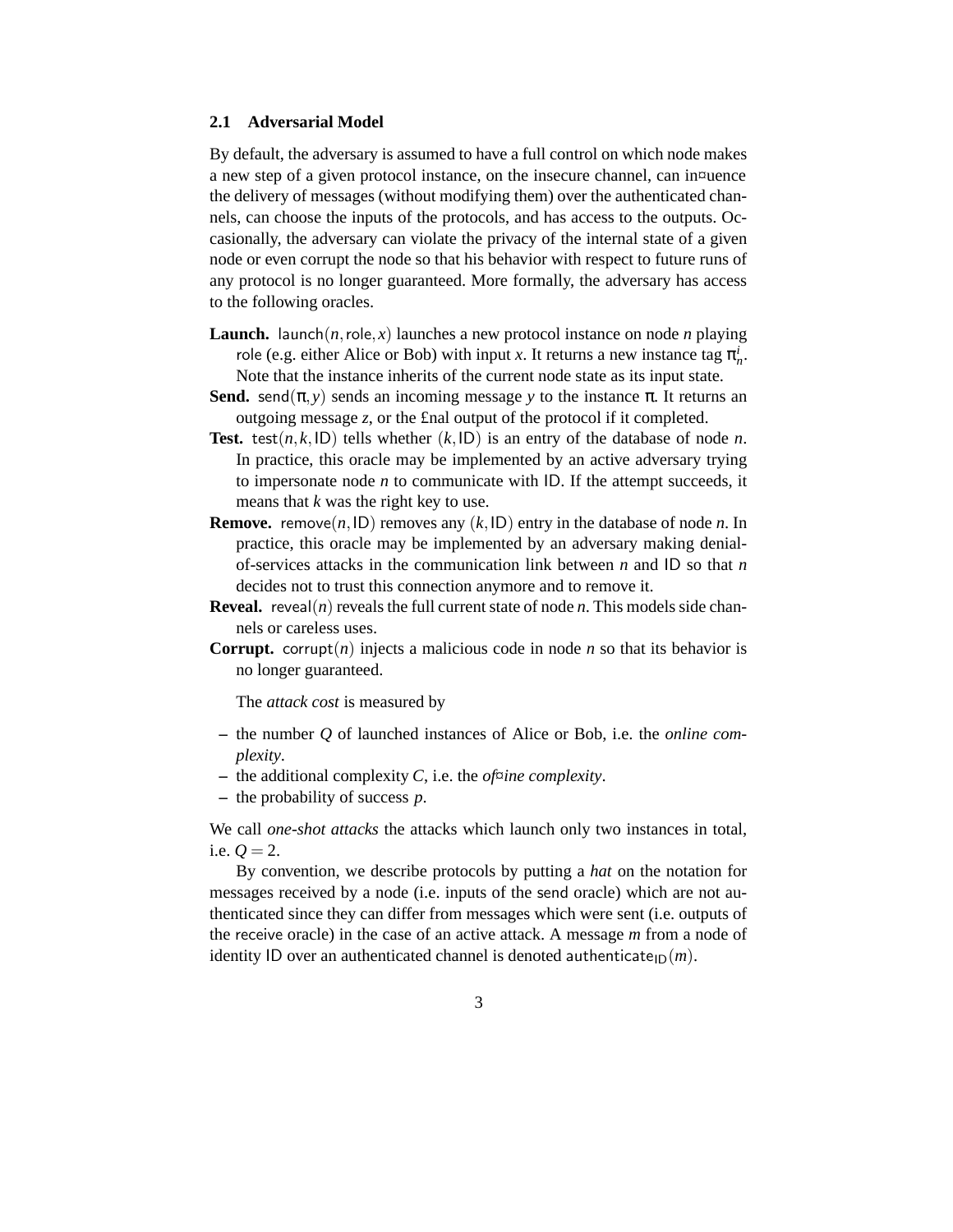#### **2.2 Key Agreement, Cross-Authentication, and Mutual Authentication**

*Authenticated key agreement.* An Authenticated Key Agreement (AKA) protocol between Alice and Bob starts with no input, is independent from the current state, and ends with no output but a final state specifying an entry  $(k, \text{ID})$  to be inserted in the database: Alice of identity  $ID_A$  ends with  $(k, ID_B)$  and Bob of identity  $ID_B$  ends with  $(k, ID_A)$ . An attack is successful if a test $(n, k, ID)$  query positively answered where *n* and ID correspond to nodes on which no reveal nor corrupt query was made. For simplicity, we do not consider attacks making Alice and Bob end on some inconsistent states. Namely, *mutual authentication* is assumed to be (implicitly or explicitely) made by further communications.

To construct AKA protocols, we use the following building blocks.

*Message cross-authentication.* A Message Cross-Authentication (MCA) protocol between Alice and Bob of identity  $ID_A$  and  $ID_B$  starts with inputs  $m_A$  and  $m_B$  and ends with outputs  $(m_B, \mathsf{ID}_B)$  and  $(m_A, \mathsf{ID}_A)$ , respectively. An adversary is successful if some instance ended on an incorrupted node with a pair  $(m, \text{ID})$ but no instance on the node of identity ID with input *m* was launched. Note that test, remove, and reveal oracles are not relevant in this case.

*Message mutual-authentication.* A Message Mutual-Authentication (MMA) protocol between Alice and Bob of identity ID*<sup>A</sup>* and ID*<sup>B</sup>* starts with inputs *m<sup>A</sup>* and  $m_B$  and ends with outputs  $ID_B$  and  $ID_A$ , respectively. A honest run of an MMA protocol must have  $m_A = m_B$ . An adversary is successful if some instance on an incorrupted node started with any *m* and ended with any ID such that no instance on the node of identity ID with input *m* was launched. As for MCA protocols, test, remove, and reveal oracles are not relevant. Obviously, we can transform an MCA protocol into an MMA protocol by just checking that the output message is equal to the input one on both sides.

*MCA from MMA.* We can also transform an MMA protocol with at least one move over the insecure channel into an MCA protocol at the price of an extra move: Bob of identity  $ID_B$  £rst sends his input message  $m_B$  and Alice of identity ID<sub>A</sub> initiates an MMA protocol with input  $m_A || \hat{m}_B$  by sending  $m_A$  together with the £rst MMA protocol message. Bob then follows the MMA protocol with input  $\hat{m}_A || m_B$ . The £nal outputs of Alice and Bob are  $(\hat{m}_B, \mathsf{ID}_B)$  and  $(\hat{m}_A, \mathsf{ID}_A)$ respectively.

To compare protocols we focus on the number of message moves over the insecure channel and on the length of authenticated messages. Furthermore, a protocol with two equal SAS to be sent in both directions (called symmetric SAS) will be considered as better than a protocol with two SAS of similar length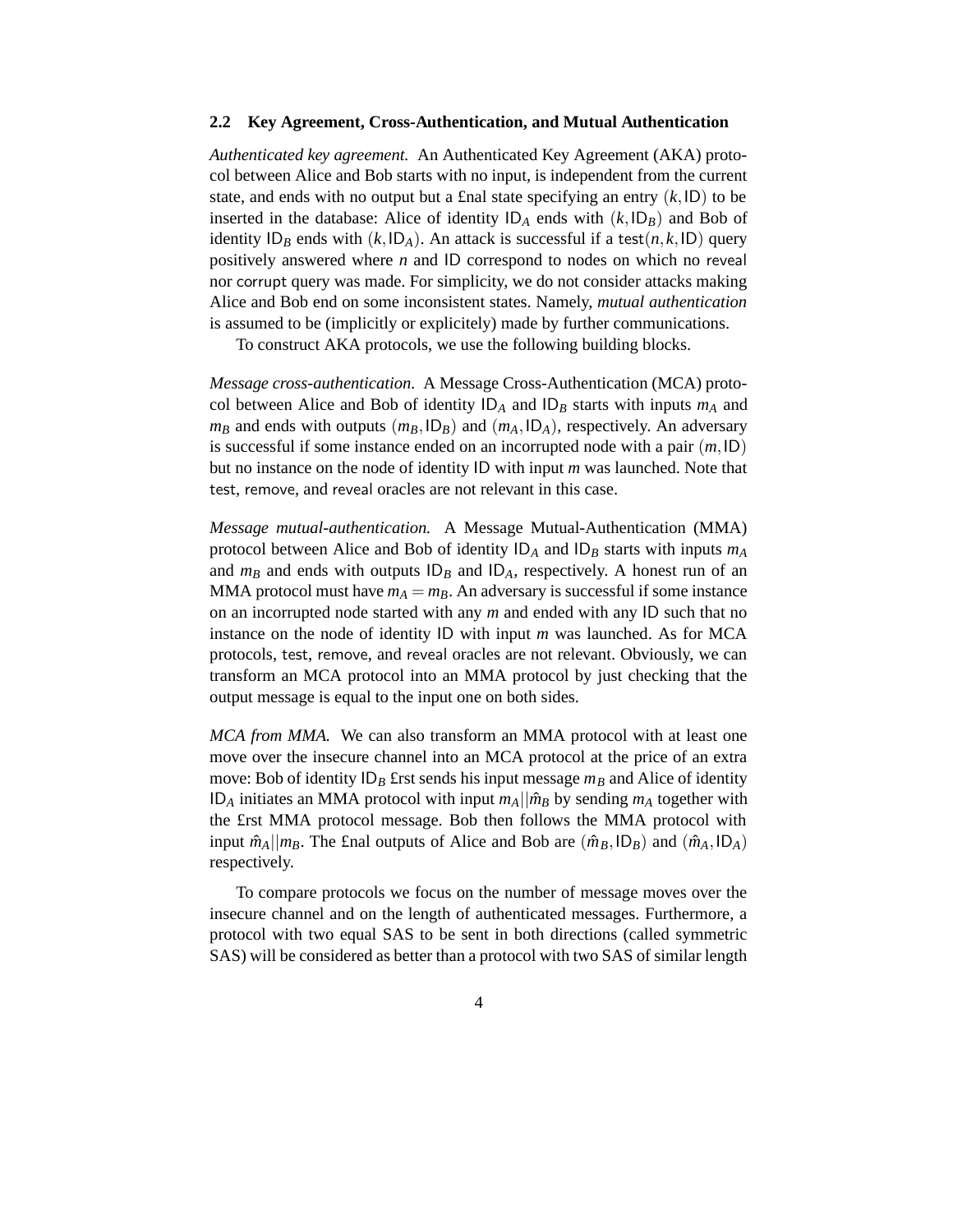(but not necessarily equal) to be exchanged. Indeed, some authentication channels may provide symmetric authentication at no extra cost.

#### **2.3 Equivocable Commitment and Random Oracle Commitment**

In this paper, we consider (tag-based) equivocable commitment schemes as de- £ned by two algorithms commit and open and three oracles setup, simcommit, and equivocate.

- **Setup.**  $K_P \leftarrow$  setup generates a public key  $K_P$  to be used as a common reference string and a secret key  $K_S$  to set up the simcommit and equivocate oracles. The public key  $K_P$  is implicitly used by all other algorithms and oracles but omitted in the notations for simplicity.
- **Commit.**  $(c,d) \leftarrow$  commit $(m,r)$  generates a commit value *c* and a decommit value *d* for a key *r* with a tag *m*. We assume that the distribution of the generated *c* is independent from *r*: the commitment is *perfectly hiding*.
- **Open.**  $r \leftarrow$  open $(m, c, d)$  yields *r* if  $(c, d)$  is a possible output for commit $(m, r)$ .
- **Simcommit.**  $(c, i) \leftarrow$  simcommit $(m)$  simulates a commit value *c* for a tag *m* and produces extra information ξ to be used later. The distribution of *c* should be the same as for the distribution of *c* generated by any commit $(m, r)$ . It also creates a unique identi£er *i* (a nounce) and inserts  $(i, m, c, \xi)$  in a database. This oracle uses the secret key  $K_S$  and should be secured. Access to the database must be restricted to this oracle and equivocate.
- **Equivocate.**  $d \leftarrow$  equivocate(*i*,*r*) yields *d* such that  $r =$  open(*m*,*c*,*d*) where  $(i, m, c, \xi)$  is in the database of simcommit. This entry is further removed. (Namely, a simulated *c* can be equivocated only once.)

Access to simcommit and equivocate oracles is restricted depending on the application. The normal usage of the commitment scheme should be limited to commit and open but we stress that our security model assumes that the adversary may cheat on *some* commitments by having access to simcommit and equivocate oracles. Indeed, our notion of equivocable commitment relates to the notion of *simulation-sound* commitment [**?**].

The *hiding game* between a challenger *C* and an adversary *A* runs as follows.

- 1. *C* runs setup and sends *K<sup>P</sup>* to *A*
- 2. *A* sends a tag *m* to  $C$
- 3. *C* commits to a random key with tag *m* and sends a commit value *c* to *A*
- 4. *A* computes some *r* and sends it to *C*
- 5. *C* releases a decommit value *d* and *A* wins if  $r \leftarrow \text{open}(m, c, d)$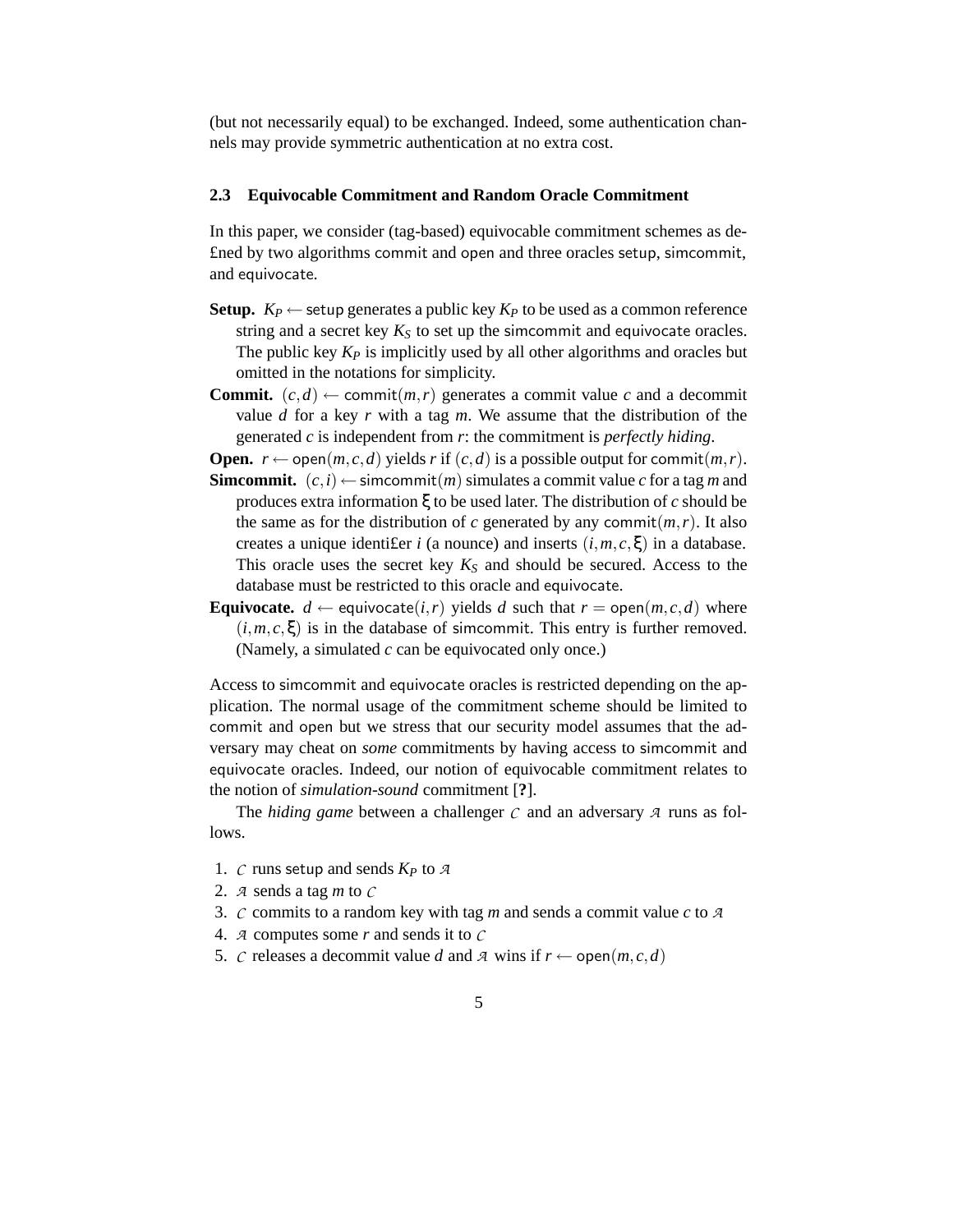In that case, the adversary has access to the simcommit and equivocate oracles but cannot query simcommit with the selected tag *m*. Since the commitment is perfectly hiding, no adversary can win this game with a probability larger than  $2^{-k}$  where *k* is the length of the key *r*.

The *binding game* between a challenger *C* and an adversary *A* runs as follows.

- 1. *C* runs setup and sends *K<sup>P</sup>* to *A*
- 2. *A* sends a tag *m* and a commit value *c* to *C*
- 3. *C* picks a random *r* and sends it to *A*
- 4. *A* produces a decommit value *d* and wins if  $r \leftarrow \text{open}(m, c, d)$

We say that the commitment with *k*-bit keys *r* is  $(T, \varepsilon)$ -secure is any adversary with complexity limited to *T* has a wining probability of at most  $2^{-k} + \varepsilon$ . In that case, the adversary has access to the simcommit and equivocate oracles but cannot query simcommit with the selected tag *m*.

Secure equivocable commitment schemes can be easily constructed based on simulation-sound trapdoor commitments by MacKenzie-Yang [**?**] as detailed in [**?**]. Constructions can be in the standard model with a common reference string, e.g. based on the security of DSA signatures [**?**] or Cramer-Shoup signatures [**?**]. We can also build an ef£cient equivocable commitment scheme based on the random oracle model.

*Random oracle commitment scheme.* Let  $\ell_c$ ,  $\ell_e$ , and  $k$  be three integers. The setup algorithm is unused, but we assume that we can use three oracles:

- **H.** *c* ← *H*(*e*,*r*,*m*) queried with an  $\ell_e$ -bit string *e* and a *k*-bit string *r*, looks whether an entry  $(e, r, m, c)$  in a list exist. If not, the oracle creates one with a random  $\ell_c$ -bit string  $c$ . In any case, the oracle answers  $c$ .
- **Simcommit.**  $(c, i) \leftarrow$  simcommit $(m)$  simply picks a random  $\ell_c$ -bit string *c* and a nounce *i* and stores  $(i, c, m)$  in a list.
- **Equivocate.**  $d \leftarrow$  equivocate(*i*,*r*) gets (*i*,*c*,*m*) and removes it form the list. The oracle then picks a random  $\ell_e$ -bit string *e*. If  $(e, r, m, \cdot)$  exists in the *H* list, the oracle fails. Otherwise,  $(e, r, m, c)$  is inserted. Clearly, if the number of oracle accesses to *H* and simcommit is limited by *q*, the probability that the oracle fails at least once is less than  $q^2 \times 2^{-\ell_e - 1}$ .

The algorithm commit $(m, r)$  simply picks *e* at random, queries  $H(e, r, m)$  and outputs  $d = (e, r)$ . The algorithm open $(m, c, d)$  simply checks that  $H(d, m) = c$ and parses  $d = (e, r)$  to yield *r*. Unless equivocate fails, this scheme is clearly an equivocable commitment scheme as previously de£ned. Since all commit values *c* are generated in an independent way, there are no collisions with probability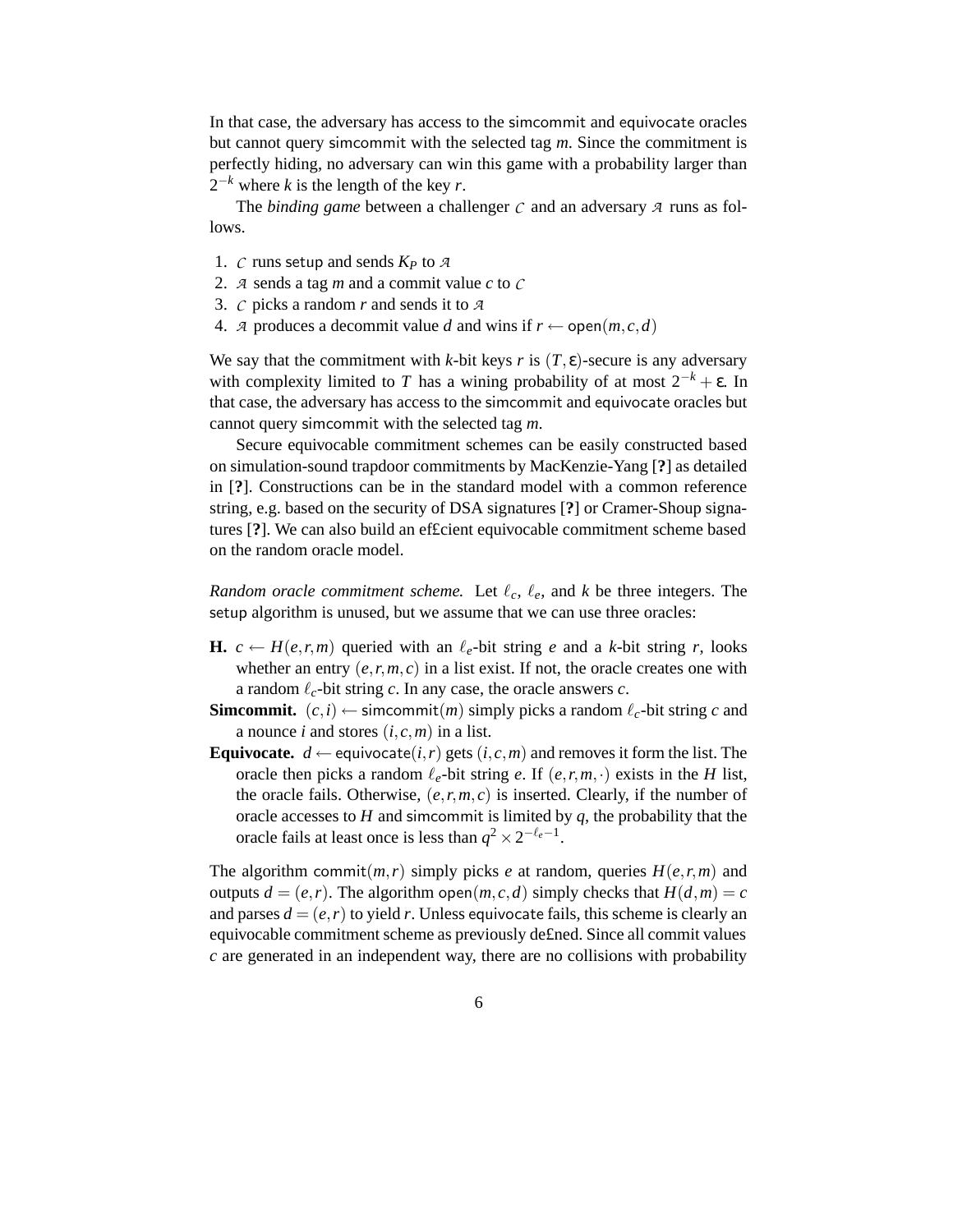at least  $1 - q^2 \times 2^{-\ell_c - 1}$ . Clearly, being able to decommit any *c* to two values would lead *H* to a collision. Hence, the scheme is  $(q, 2^{-k} + q^2 \times 2^{-\ell_e - 1} + q^2 \times$ 2<sup>- $\ell_c$ −1</sup>)-secure. In practice, simcommit and equivocate are unused. So, we can just instantiate  $H$  by a standard hash function, provided that instantiation of that kind of random oracle makes sense [**?**].

### **3 Previous SAS-Based Key Agreement Protocols**

A classical authenticated Dif£e-Hellman [**?**] protocol over a multiplicative group spanned by a generator *g* consists, for Alice (resp. Bob) of picking a random integer  $x_A$  (resp.  $x_B$ ), sending the Diffe-Hellman public keys,  $y_A = g^{x_A}$  (resp.  $y_B = g^{x_B}$ ) over the authenticated channel, computing  $z_A = y_B^{x_A}$  (resp.  $z_B = y_A^{x_B}$ ) and ending with state  $(z_A, \mathsf{ID}_B)$  (resp.  $(z_B, \mathsf{ID}_A)$ ). In this case, authenticated messages are pretty long, but authentication is necessary to thwart man-in-the-middle attacks.

We £rst informally present an AKA protocol from Hoepman [**?**]. It is based on the Dif£e-Hellman protocol and it uses an authenticated channel for the authentication of each Dif£e-Hellman value. This protocol runs in three steps: commitment, authentication, and opening. (The original protocol has a fourth step: the key validation.) Instead of revealing its Dif£e-Hellman public key, each party £rst commits on it, keeping it hidden. In the next step, each participant authenticates a piece of its Dif£e-Hellman public key. Finally, they open their commitments and check their respective commitment and authenticated string before completing the regular Dif£e-Hellman protocol.

Another AKA protocol, depicted on Fig. 1, was used by Zimmermann for the PGPfone in  $1995<sup>2</sup>$ . Its advantage is to reduce the number of moves in the insecure channel and to make both authenticated strings equal. In this protocol, only the £rst participant Alice commits to its public key. The commitment is immediately opened when the other public key is received. Finally, the authenticated string is a piece of the digest (denoted truncH on Fig. 1) of the Dif£e-Hellman protocol transcript.

For both the Hoepman and the PGPfone protocols, the security is not formally proven ([**?**] only provides a sketch of argument for the security). Another approach consists of authenticating the transcript of a classical key agreement protocol by using an MMA protocol. The MANA protocols by Gehrmann-Mitchell-Nyberg [**?**,**?**,**?**] illustrates this. Finally, we study in what follows a generic construction reducing the amount of authenticated bits in AKA protocols. Using it with the Dif£e-Hellman key agreement protocol and the MCA protocol of  $[?]$ , we obtain the DH-SC protocol of  $\hat{C}$ agalj- $\hat{C}$ apkun-Hubaux  $[?]$ .

<sup>2</sup> personal communication.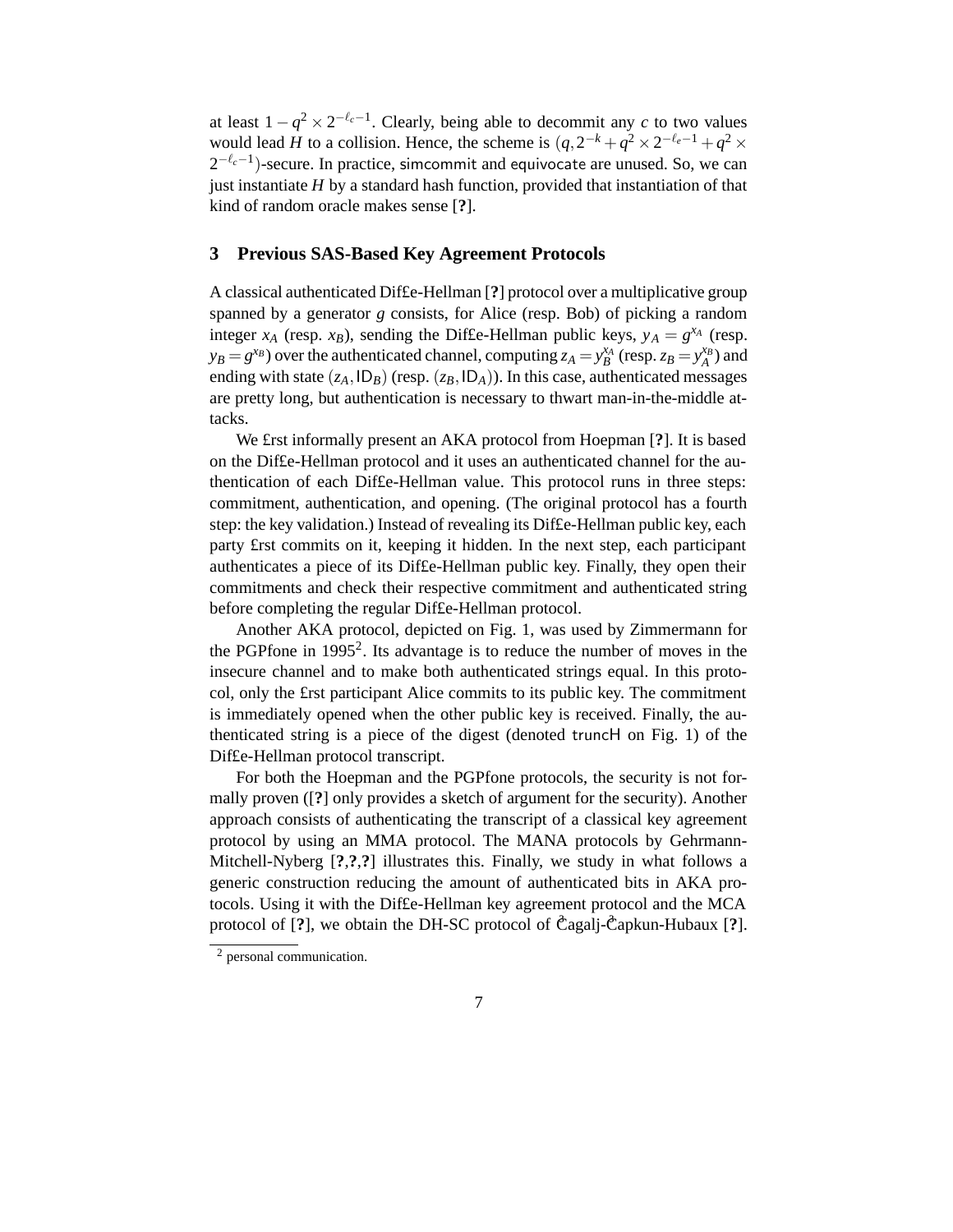

**Fig. 1.** PGPfone 1995 Key Agreement Protocol.

Using an optimized MCA protocol we can save one protocol move. In what follows we describe the generic construction, analyze it, and study 3-move MMA and MCA protocols with symmetric SAS.

#### **4 Reducing Key Agreement to Message Authentication**

We can build an AKA protocol by exchanging Diffe-Hellman keys through a message cross-authentication protocol.

We propose a generic SAS-based construction for an AKA protocol that we call the constructed AKA protocol or simply *the* AKA protocol. For this, we use an initial AKA protocol (with longer strings to be authenticated), that we call the  $AKA<sub>0</sub>$  protocol, and an MCA protocol with short SAS. Consider that the  $AKA<sub>0</sub>$ protocol requires  $n_k \geq 2$  moves, the  $n_k - 1$ -th being from Alice to Bob, and the MCA protocol requires  $n_a \geq 2$  moves over the insecure channel, the £rst one being from Alice to Bob. In the AKA protocol, the  $n_k - 2$  £rst moves of the AKA<sub>0</sub> are performed over the insecure channel. Then, both participants assembles his view on the protocol transcript τ by concatenating all protocol messages (sent and received ones). Then, an MCA protocol starts. Alice wishes to authenticate  $\tau$  concatenated with her  $n_k - 1$ -th message  $\alpha$  in the AKA<sub>0</sub> protocol. Bob wishes to authenticate the same  $\tau||\alpha$  concatenated with his last message  $\beta$  in the AKA<sub>0</sub> protocol. (Note that Bob selects the message to be authenticated after receiving Alice's £rst message in the MCA protocol.) At the end, both participants use the authenticated messages to complete the  $AKA<sub>0</sub>$  protocol and end with £nal states as specified in the AKA<sub>0</sub> protocol. We have  $n_k + n_a - 2$  moves in total.

Note that MCA can have  $n_a < 2$ . (For instance the trivial MMA protocol exchanging authenticated digests has no move and thus we can build an MCA with only one move.) In that case, we augment the MCA protocol by virtual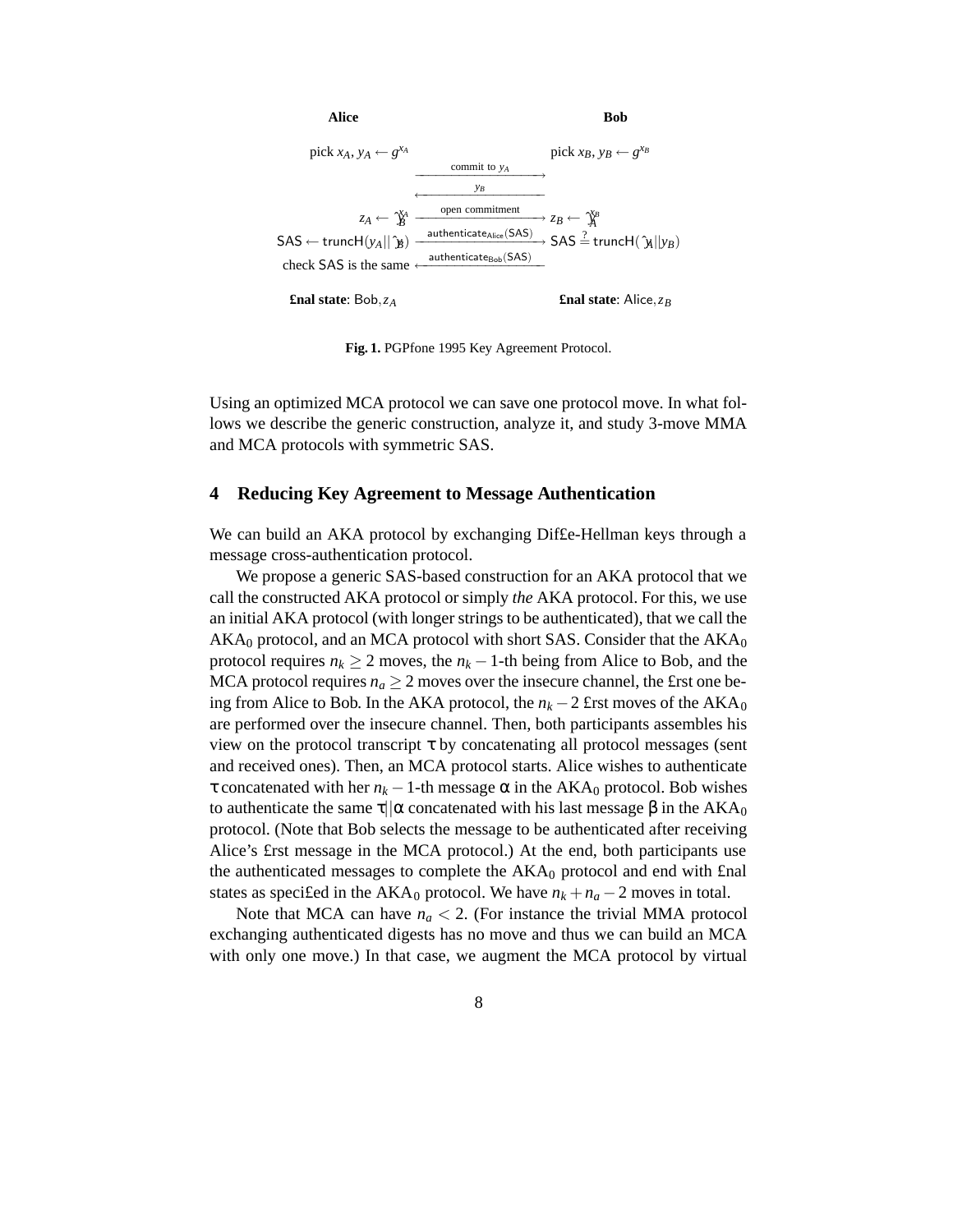moves and we obtain  $n_k$  moves in total. However, MCA protocols with  $n_a < 2$ must have pretty large SAS to exchange the messages.

We can make a similar construction based on an  $n'_a$ -move MMA protocol instead of an MCA protocol. In that case, we can only encapsulate the last move β of the AKA<sub>0</sub> protocol in the MMA protocol, leading us to  $max(n_k, n_k + n'_a - 1)$ moves in total.

**Theorem 1.** *Let us consider an nk-move AKA protocol (the AKA*<sup>0</sup> *protocol) and an na-move MCA protocol. The generic construction is essentially an AKA protocol* with  $\max(n_k, n_k + n_a - 2)$  *moves in* which the *structure of authenticated messages is similar as in the MCA protocol. There exists a constant µ such that for any T, if* ε<sup>1</sup> *resp.* ε<sup>2</sup> *denotes the best success probability of an adversary bounded by T against the AKA*<sup>0</sup> *protocol resp. the MCA protocol, then any adversary bounded by*  $T \times \mu$  *against the AKA protocol has probability of success*  $at most \epsilon_1 + \epsilon_2.$ 

Using the Diffe-Hellman protocol and an  $n_a$ -move MCA protocol leads us to a max $(2, n_a)$ -move AKA protocol in which the structure of authenticated messages is similar as in the MCA protocol. With the construction based on an MMA protocol, we obtain  $max(2, n'_a + 1)$  moves. In the case where we want to achieve small SAS, we must have  $n_a \geq 2$ , leading us to  $n_a$  moves using MCA protocols and  $n'_a + 1$  moves using MMA protocols. Since  $(n'_a + 1)$ -move MCA protocols can be made from  $n'_a$ -move protocols, we may decrease the total number of moves in AKA protocols by starting from MCA protocols directly.

*Proof.* For each instance of Alice, we let  $\tau_A$  be the constructed transcript of the  $n_k - 2$  £rst messages in the AKA protocol and we let  $\alpha_A$  be her last message, i.e. the  $n_k - 1$ -th message in the protocol. We further let  $\hat{\tau}_B || \hat{\alpha}_B || \beta$  be the accepted message from Bob at the end of the MCA protocol. Similarly, for each instance of Bob, we let  $\tau_B$  be the constructed transcript of the  $n_k - 2$  £rst messages in the AKA protocol,  $\hat{\tau}_A || \hat{\alpha}_A$  be the accepted message at the end of the MCA protocol, and  $\beta$  be his last message in the AKA<sub>0</sub> protocol assuming that Alice's last one is  $\hat{\alpha}_A$ . We let  $\alpha_B = \hat{\alpha}_A$ . Bob's message to be authenticated is  $\tau_B ||\alpha_B|| \beta$ .

Given an adversary  $\alpha$  against the AKA protocol, we construct a simulator *B* interacting with *A* and attacking the MCA protocol. We simply simulate instances running the  $AKA<sub>0</sub>$  protocol and launch the MCA protocol instances when appropriate. test, remove, reveal and corruct queries can easily be simulated. Clearly, the attack against the MCA protocol does not succeed with probability at least  $1 - \varepsilon$ . In those cases, we have  $\tau_B = \hat{\tau}_B$ ,  $\tau_A = \hat{\tau}_A$ ,  $\alpha_A = \hat{\alpha}_A = \alpha_B = \hat{\alpha}_B$ , and  $\beta = \hat{\beta}$ , just as if the instance of Alice and Bob had the  $AKA<sub>0</sub>$  protocol run over an authenticated channel.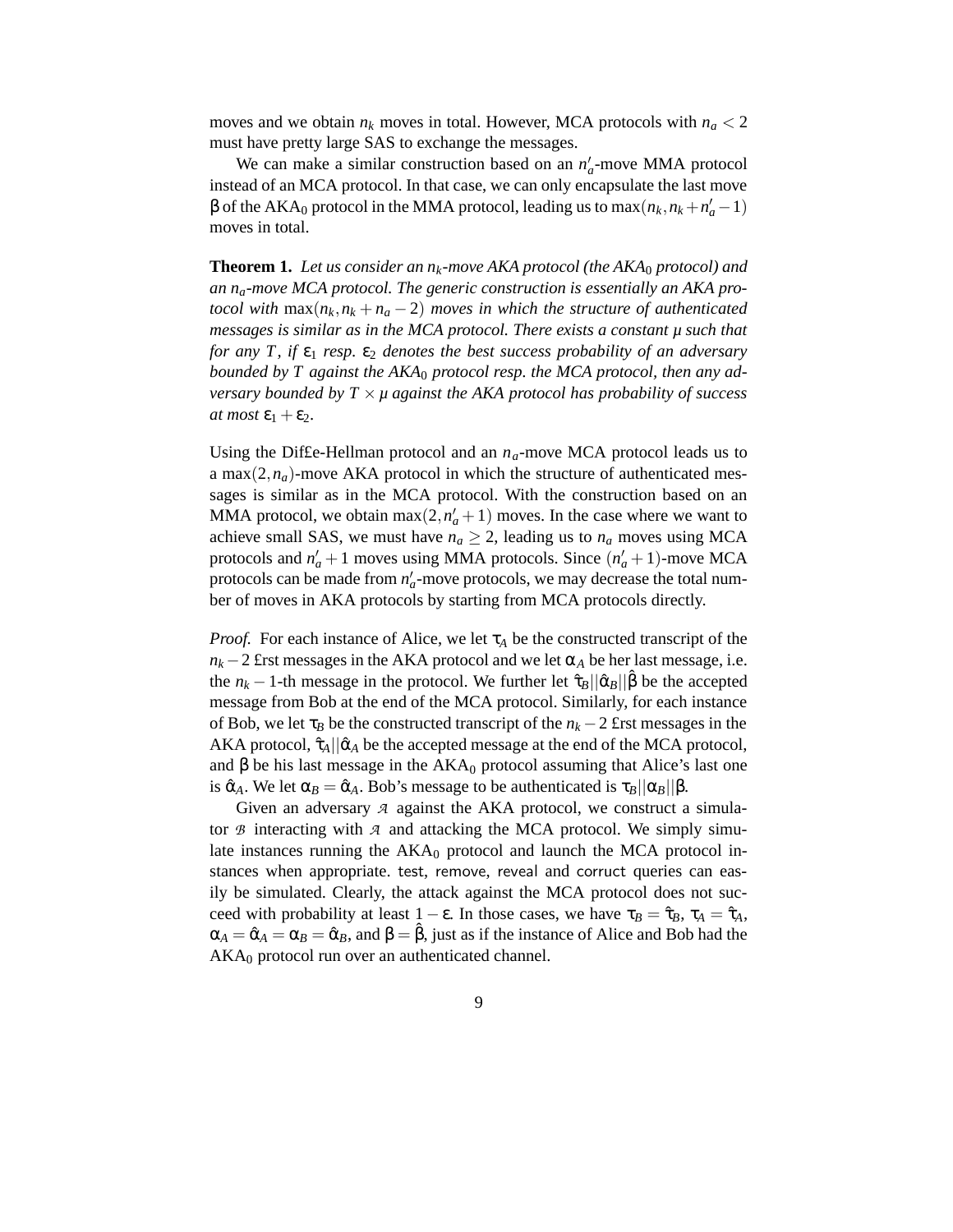We construct a simulator  $\mathcal C$  interacting with  $\mathcal A$  and attacking the AKA<sub>0</sub> protocol over an authenticated channel. The simulator simply replaces inputs to the send oracle by authenticated ones when possible, or fails, and simulates the MCA protocol. Clearly, running  $\alpha$  in parallel with  $\beta$  and  $\beta$  with the same random source, we derive that whenever  $A$  succeeds, either  $B$  or  $C$  succeed.  $\square$ 

A trivial MMA protocol consists of authenticating the digest of the input message from a collision-resistant hash function. This protocol can be transformed into an MCA protocol by using 2 moves (to exchange  $m_A$  and  $m_B$ ) plus the authentication of a SAS in two ways as for the construction in Section 2.2. We obtain a 2-move AKA protocol with symmetric SAS, but the length of the SAS is quite long (typically, 160 bits).

A SAS-based cross-authentication protocol was proposed in [**?**] by interleaving two SAS-based message authentication protocols. It is a 4-move MCA protocol with symmetric SAS and can thus be transformed into a 4-move AKA protocol with symmetric SAS based on Dif£e-Hellman.

#### **5 A new SAS-Based Message Mutual-Authentication Protocol**

We propose a new protocol improving the number of exchanged messages. As depicted on Fig. 2, and without any attack, Alice and Bob start with the same message, i.e.  $m_A = m_B$ . Each participant chooses a *k*-bit random value  $R_A$  and  $R_B$ , respectively. Alice starts by committing on her random value  $R_A$  by sending *c*, keeping it hidden. Bob sends the random value *RB*. Then, Alice opens her value by sending the decommit value *d*. Finally, both authenticate the SAS which has been computed using a simple XOR function. Using the generic con-



**Fig. 2.** A New SAS-Based Message Mutual-Authentication Protocol.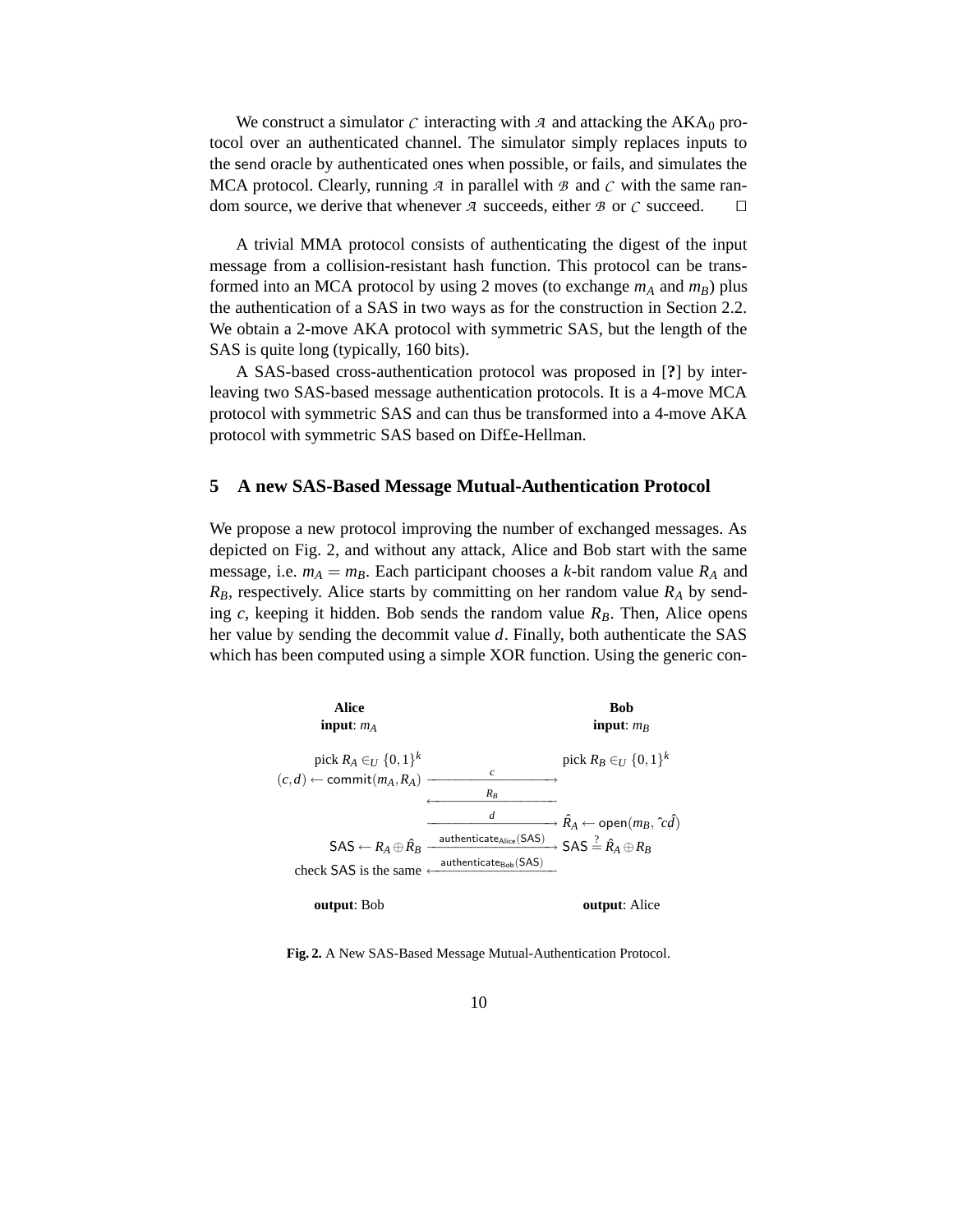struction with Dif£e-Hellman we obtain a 4-move AKA protocol with symmetric SAS.

**Theorem 2.** *We consider adversaries against the MMA protocol of Fig. 2 who are bounded by complexity T, Q<sup>A</sup> instances of Alice, and Q<sup>B</sup> instances of Bob. We assume that we have an* (*TC*, ε)*-secure equivocable commitment scheme. There exists a (small) constant µ such that any adversary wins either with probability limited to*  $Q_A \cdot (Q_A + Q_B)(2^{-k} + \varepsilon)$  *or with complexity*  $T \geq T_C - \mu$ .

*Proof.* Any adversary which would attack an instance of either Alice or Bob needs one SAS to send her/him so that she/he can complete. This required SAS can easily be obtained from any instance of Alice since she does not need any prior authenticated message. It can also be obtained from any instance of Bob in which case he must be sent another SAS before. The output SAS by Bob is equal to the sent one. Indeed, a successful adversary interaction de£nes the £rst attacked instance and a prior sequence initiated by one instance of Alice followed by a chain (possibly empty) of instances of Bob and ended by the attacked instance. Every (unattacked) instance of Bob in this sequence is sending a SAS identical to the received one to the next instance. Every intermediate instance of Bob terminates with an output message which must be equal to the input message of the previous instance in the sequence (otherwise, they would be successfully attacked). However, the £nal instance in the sequence outputs a message which is different than the input of the previous instance. Hence, every instance in the sequence but the £nal one has the same input message and all instances yield the same SAS. Clearly, sending the output SAS from the leading Alice to the tailing instance produces a successful attack with no intermediate instance of Bob.

Let  $A_0$  be an adversary who launches at most  $Q_A$  instances of Alice and  $Q_B$ instances of Bob. We transform it into an adversary *A* who launches an instance of Alice and a single target instance (of either Alice or Bob) as follows:

- 1. *A* £rst picks two random numbers *I*, *J* such that  $1 \leq I \leq Q_A$  and  $1 \leq J$  $Q_A + Q_B$ .
- 2. We initialize counters *i* and *j* to 0 and run  $A_0$  step by step.
	- **–** Every time *A*<sup>0</sup> would like to make a launch query to launch an instance of Alice, we increment *i*. If  $i = I$ , we really launch it and call the instance Alice  $\pi$ . Otherwise, we increment *j* and if  $j = J$ , we really launch it and call the target instance  $\pi'$ . Otherwise, we simulate the oracle call.
	- **–** Every time *A*<sup>0</sup> would like to make a launch query to launch an instance of Bob, we increment *j*. If  $j = J$ , we really launch it and call the target instance  $\pi'$ . Otherwise, we simulate the oracle call.
	- **–** If we have to send a SAS to π, we just simulate the oracle call.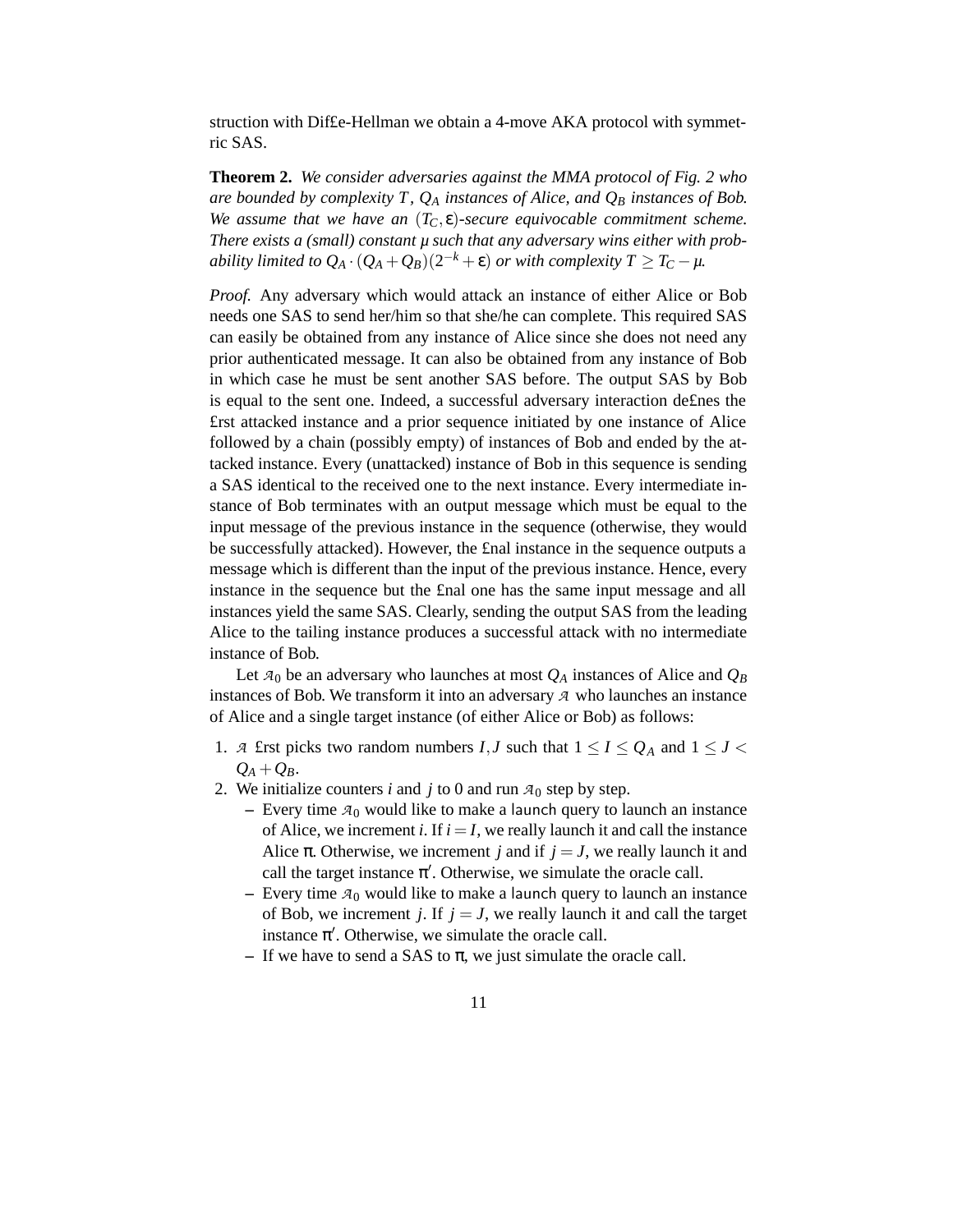$-$  If we have to send a SAS to  $π'$  and we already got a SAS from  $π$  which is equal to the expected one, we just send it. Otherwise, the attack fails.

Due to the previous discussion, if  $A_0$  succeeds, if  $\pi'$  is the £rst attacked instance for  $A_0$  and if  $\pi$  is the leading instance of Alice in the sequence, then  $A$  succeeds. Hence, the probability of success of *A* is at least  $\frac{1}{Q_A(Q_A+Q_B-1)}$  times the probability of success *p* of *A*0.

We now have an adversary *A* with Alice and a target instance. We assume that the adversary complexity is bounded by  $T_C - \mu$  for some constant overhead  $\mu$  to be determined by the following reductions. We consider two cases: attacks targeting an instance of Bob and attacks targeting an instance of Alice. Let *p<sup>A</sup>* resp.  $p_B$  be the probability of a target Alice resp. Bob and  $q_A$  resp.  $q_B$  be the success probability conditioned to both cases, respectively. The success probability of *A* is  $p = q_A p_A + q_B p_B$  and we have  $p_A + p_B = 1$ .

In both cases, we define a simulator  $B$  who simulates the two instances as follows. We £rst pick a random *k*-bit SAS. When an instance of Alice is launched for the £rst time by the adversary *A*, we simulate a commitment *c* by using simcommit. Then the corresponding  $\hat{R}_B$  is sent to this instance of Alice, the commit value is equivocated so that it opens to the key  $SAS \oplus \hat{R}_B$ . This simulation of Alice is perfect and has the property to determine the £nal SAS at the beginning. If the attack succeeds, the other instance will have to deal with a commit value with a different tag. Depending on whether the other instance is an Alice or a Bob, we simulate it so that we can win the hiding game or the binding game against a challenger  $C$  as depicted on Fig. 3. In the case of a target Alice,



 $\mathbf{Goal: } m_A \neq m'_A, \mathbf{open}(m_A, c, d) = R_A$ target Alice: hiding game target Bob: binding game

**Fig. 3.** Simulator Playing the Hiding/Binding Game.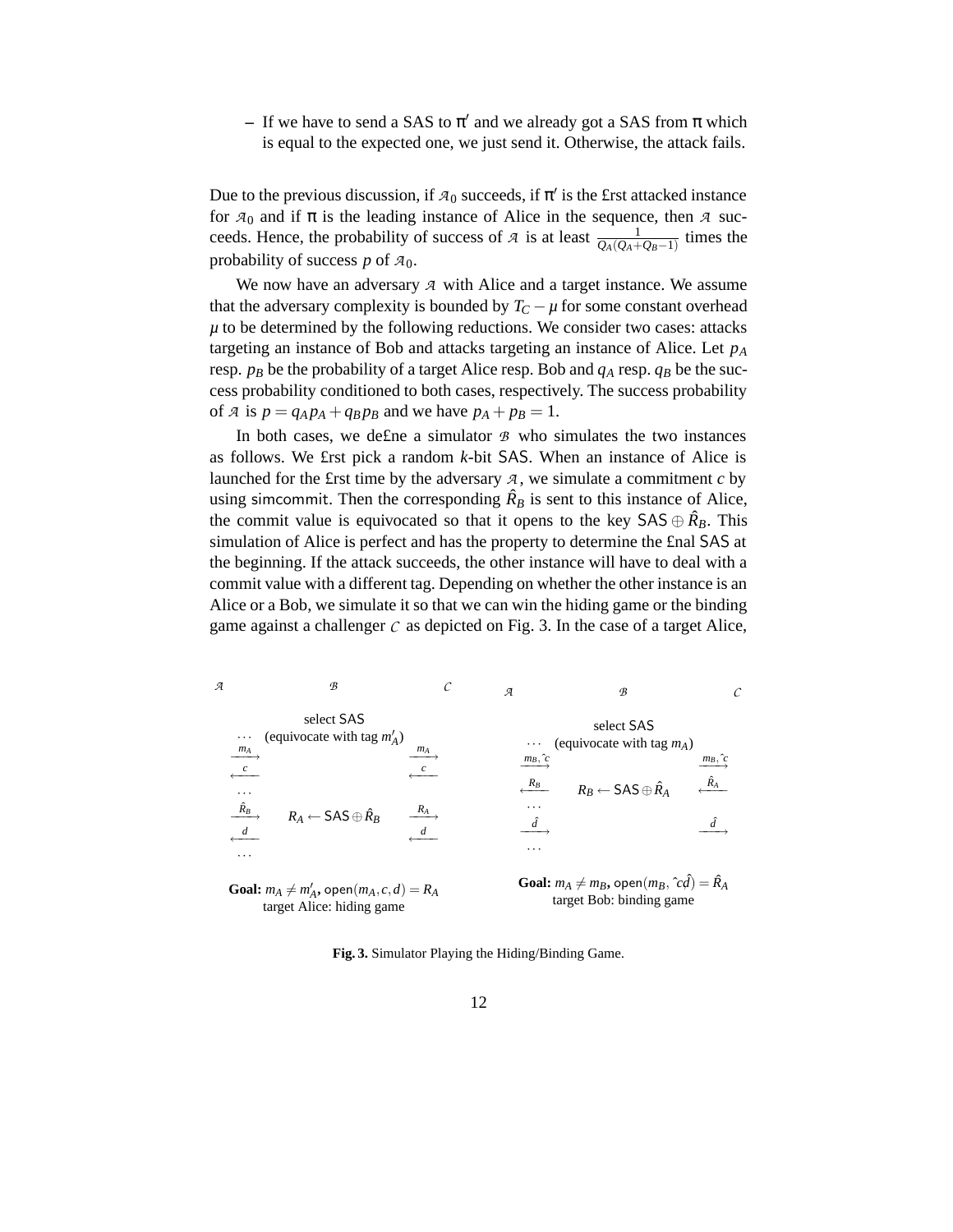the adversary succeeds if  $\hat{R}_B$  leads the target instance to derive SAS. In that case we can correctly derive  $R_A$  and win the hiding game. Since the equivocable commitment is always perfectly hiding, we deduce  $q_A = 2^{-k}$ . We could have played the binding game in a trivial way and won with the same probability  $2^{-k}$ . In the case of a target Bob, the adversary succeeds if  $\hat{d}$  decommits to a key which leads Bob to the right SAS, thus to the key  $\hat{R}_A$ . In that case, we win the binding game with probability  $q_B$ . To summarize, we made an adversary playing the binding game with probability of success *p*. Therefore,  $p \leq 2^{-k} + \varepsilon$ .

### **6 A new SAS-Based Message Cross-Authentication Protocol**

We propose a new protocol based on the previous one, but improving the number of exchanged messages through the broadband insecure channel. Our protocol uses an almost strongly universal hash function family *h* [**?**,**?**]. In practice, one can use  $h_K(x) = \text{trunc}(\text{hash}(K||x))$  where hash is a collision-resistant hash function and trunc truncates to the leading ρ bits. Our protocol also uses a commitment scheme to commit on a κ-bit key *K*. Contrarily to our previous protocol, the committed key *K* can now be pretty large. Using the generic construction with Dif£e-Hellman we obtain a 3-move AKA protocol with symmetric SAS. Note that we added an identity test on Alice's side to avoid trivial re¤ection attacks.



**Fig. 4.** A New SAS-Based Message Cross-Authentication Protocol.

**Theorem 3.** Let  $\ell_e, \ell_c$  be the parameters of the random oracle commitment  $s$ cheme. Let  $q$  be the upper bound on the number of  $H$  queries. Let  $\varepsilon = q^2 2^{-\ell_e} + \ell_e$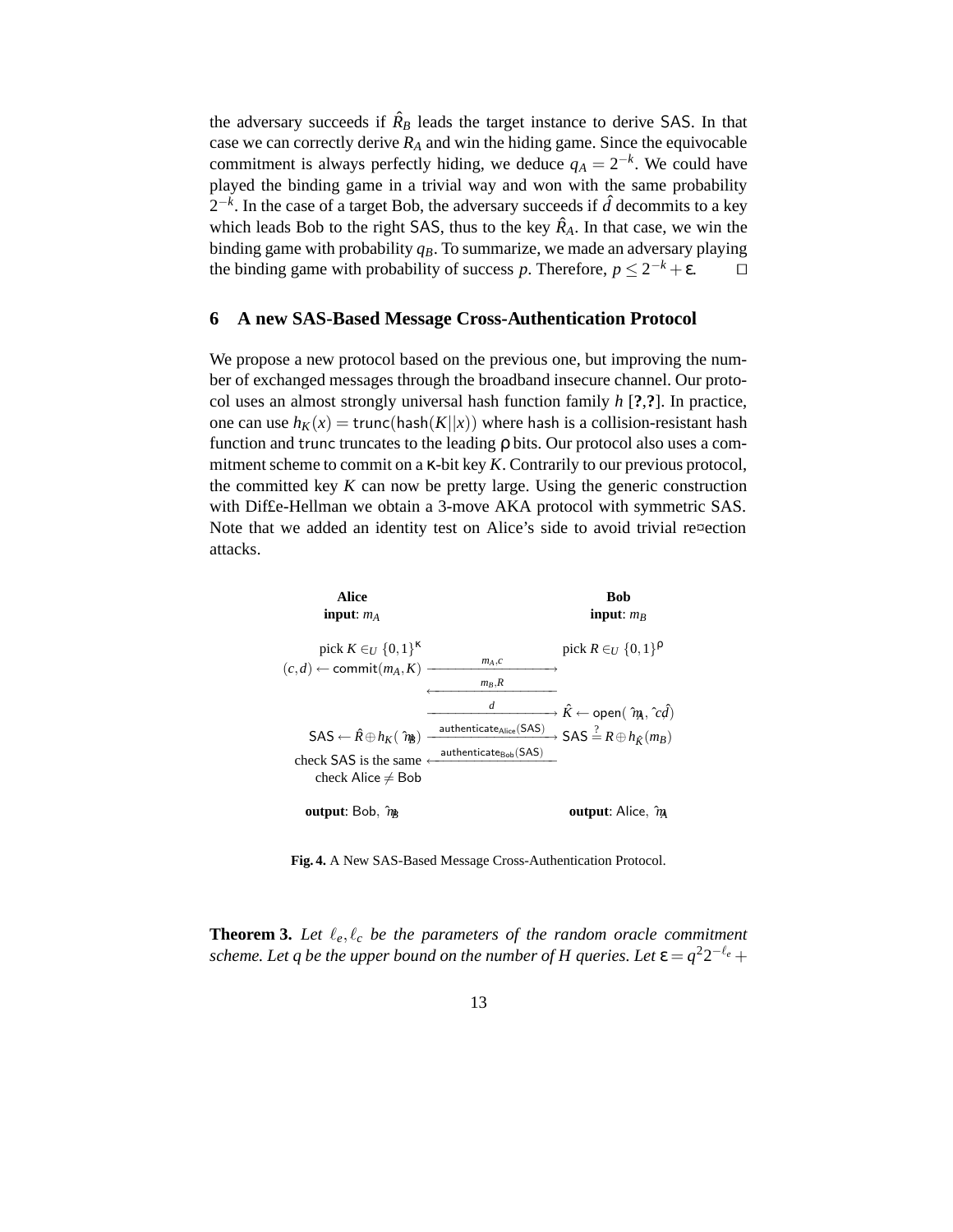*q*<sup>2</sup>2<sup>−*ℓc*</sup>. Let *h be an* ε<sub>*h*</sub>*-almost strongly <i>universal hash function family with* ρ*bit digests, i.e.*  $Pr[h_K(a) = α, h_K(b) = β] ≤ 2^{-2ρ} + 2^{-ρε} ε$ <sub>*h*</sub> *for any a,b,*α,β *such that*  $a \neq b$  *with a random*  $K$ .<sup>3</sup> *We consider adversaries against the message cross authentication protocol of Fig. 4 who are bounded by Q instances of Alice or Bob and by q queries to H. The success probability is limited by Q*(*Q*−1)  $\frac{(2-1)}{2}(2^{-\rho}+\varepsilon+\varepsilon_h).$ 

By launching *Q* instances of either Alice or Bob with pairwise different input messages and by picking independent uniformly distributed  $\hat{R}$ , all SAS are independent and uniformly distributed so we have one matching with probability  $1 - 2^{-Q\rho} \cdot 2^{\rho}!/(2^{\rho} - Q)!$  which is roughly  $\frac{Q(Q-1)}{2}2^{-\rho}$  when  $Q \ll 2^{\frac{\rho}{2}}$ . Hence, this bound is essentially tight. Note that the above attack can apply to any MCA protocol of similar structure (see [**?**]), so our protocol is optimal.

*Proof.* We let  $\varepsilon_1 = \varepsilon_2 = \varepsilon_h$  (*h* is almost uniform). We have  $Pr[h_K(a) = \alpha] \le$  $2^{-\rho} + \varepsilon_1$  and  $Pr[h_K(a) \oplus h_K(b) = \alpha] \leq 2^{-\rho} + \varepsilon_2$  for any  $a, b, \alpha$  such that  $a \neq b$  and with *K* uniformly distributed (*h* is ε-almost XOR universal [**?**]). In what follows, only those properties will be used. Namely, we could replace the condition on *h* by those two properties.

We define a new character: the ¤ipped Bob who proceeds as Bob but first issues a SAS equal to  $R \oplus h_{\hat{K}}(m_B)$  then receives a SAS for verification. In a new protocol, Alice and the ¤ipped Bob can interact with two crossing SAS exchange.

We consider an adversary successfully running his attack with many instances for the original MCA protocol. We say that a given instance is attacked if it completed the protocol during which a SAS was received, with an output which is not consistent with the input of the instance who issued the received SAS. (Note that a successful adversary must have an attacked instance.) An attacked (target) instance (of either Alice or Bob) must receive one SAS from a (sending) instance. Note that those two instances must be different. (Indeed, no instance of Bob can send a SAS to himself otherwise it would have to be received before being sent. Similarly, no instance of Alice can accept a SAS coming from herself.) Clearly, both instances must agree on the SAS to complete. Hence, if the SAS sent by the target instance is forwarded to the sending instance then both instances fully interact. We can guess the pair of instances with probability  $2/(Q(Q-1))$ . Hence, we can simulate all instances except the two guessed ones. Since the SAS veri£cation phase is the last step on both instances, there is no trouble to make the two instances exchange their SAS. We thus transform the initial adversary against the MCA protocol with success probability *p*

<sup>3</sup> Note that this de£nition of almost strongly universal hashing is slightly different from [**?**,**?**] in the sense that perfect uniformity is not required.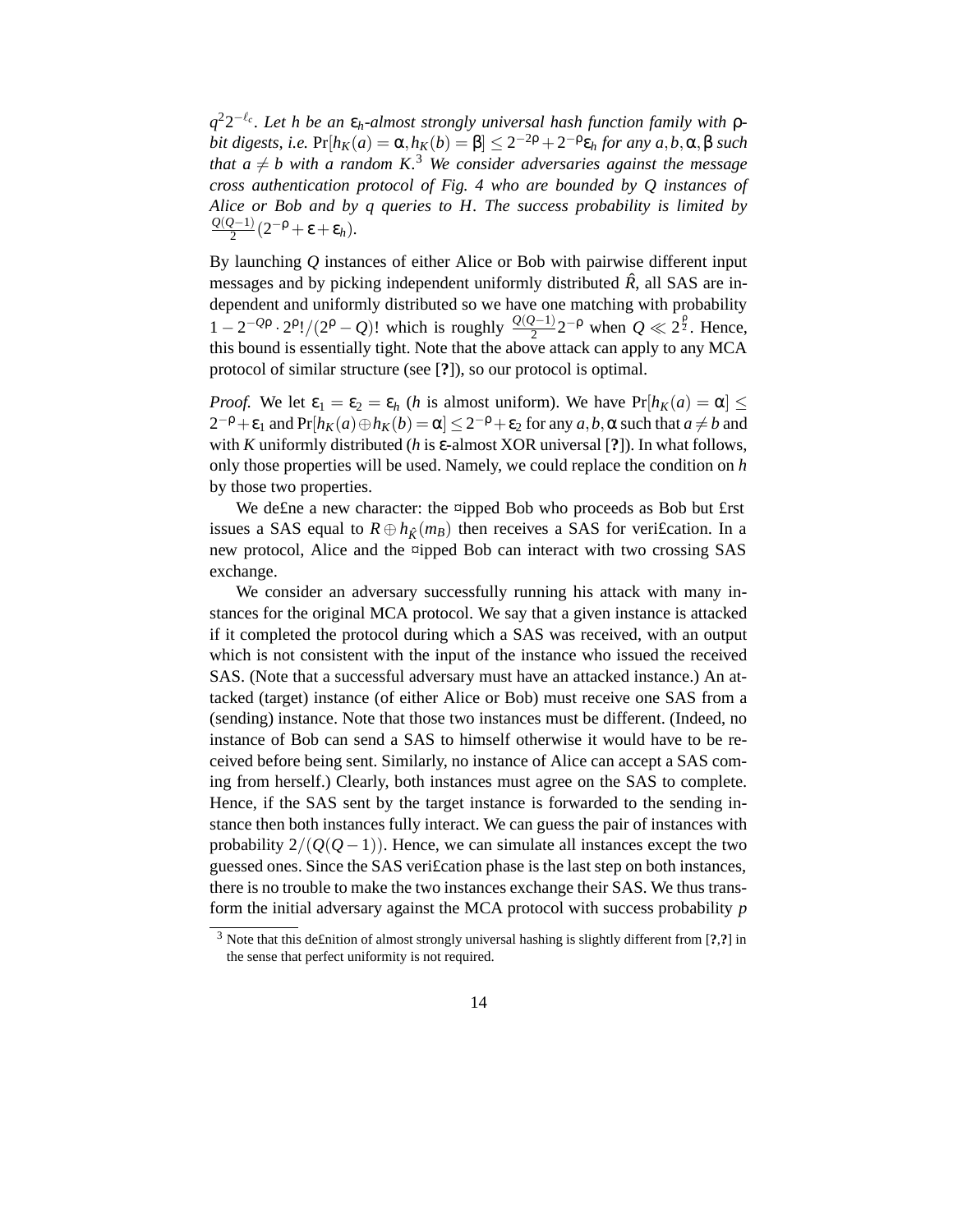into a one-shot adversary against our new protocol with success probability at least  $2p(Q(Q-1))^{-1}$ .

The interaction of the transformed adversary with an instance of Alice consists of two steps

- *A*<sup>1</sup> sending her her message *m<sup>A</sup>* (for the launch query) and getting her commit value *c* (for the £rst send query)
- $A_2$  giving her Bob's alleged message  $\hat{m}_B$  and random value  $\hat{R}$  and getting her decommit value *d*.

Alice's SAS equals  $\hat{R} \oplus h_K(\hat{m}_B)$  where *K* is the result of open $(m_A, c, d)$ . The second step must be performed after the £rst one.

The interaction of the adversary with an instance of Bob consists of two steps

- $B_1$  sending him his message  $m_B$  (for the launch query) and Alice's alleged message  $\hat{m}_A$  and commit value  $\hat{c}$  and getting his random value R (for the £rst send query)
- $B_2$  giving him Alice's alleged decommit value  $\hat{d}$ .

The adversary wins if the two instances complete and compute the same SAS and if the input message of one instance is different from the output message of the other instance.

In what follows we show that all cases can be simulated so that we can win a hard game, proving that the probability of success is at most  $2^{-\rho} + \varepsilon$  +  $max(\varepsilon_1, \varepsilon_2)$ .

*Cases Alice-Alice.* We number 2 the instance of Alice whose *A*<sup>2</sup> step is the last. Since the commitment is perfectly hiding, this Alice leaks no information about  $K^2$  (variable *K* for Alice number 2) until this very last step. Hence,  $K^2$  is independent from the rest and  $\hat{R}^1 \oplus \hat{R}^2 \oplus h_{K^1}(\hat{m}_B^1) = h_{K^2}(\hat{m}_B^2)$  with probability at most  $2^{-\rho} + \varepsilon_1$ .

*On Bob's incoming*  $\hat{c}$  (*Step B*<sub>1</sub>). In the random oracle commitment model, we only consider the event where no collision occurred. Hence, a commit value  $\hat{c}$ issued by the adversary for an instance of Bob is either a real output by *H* and can only be opened in a single way, or no output from *H*. In the latter case, we can consider  $(\perp, \perp, \perp, \hat{c})$  as a new entry in the *H* list and count it as an extra oracle call. This way,  $\hat{c}$  can never be opened. Hence, with probability at least 1 –  $(q+1)(q+2)2^{-\ell_e-1}$  –  $(q+1)(q+2)2^{-\ell_e-1}$ , which is larger than 1 – ε, the commit value(s)  $\hat{c}$  by the adversary are either openable in a single £xed way or not openable. If they are not openable, the adversary fails. If openable  $\hat{c}$  are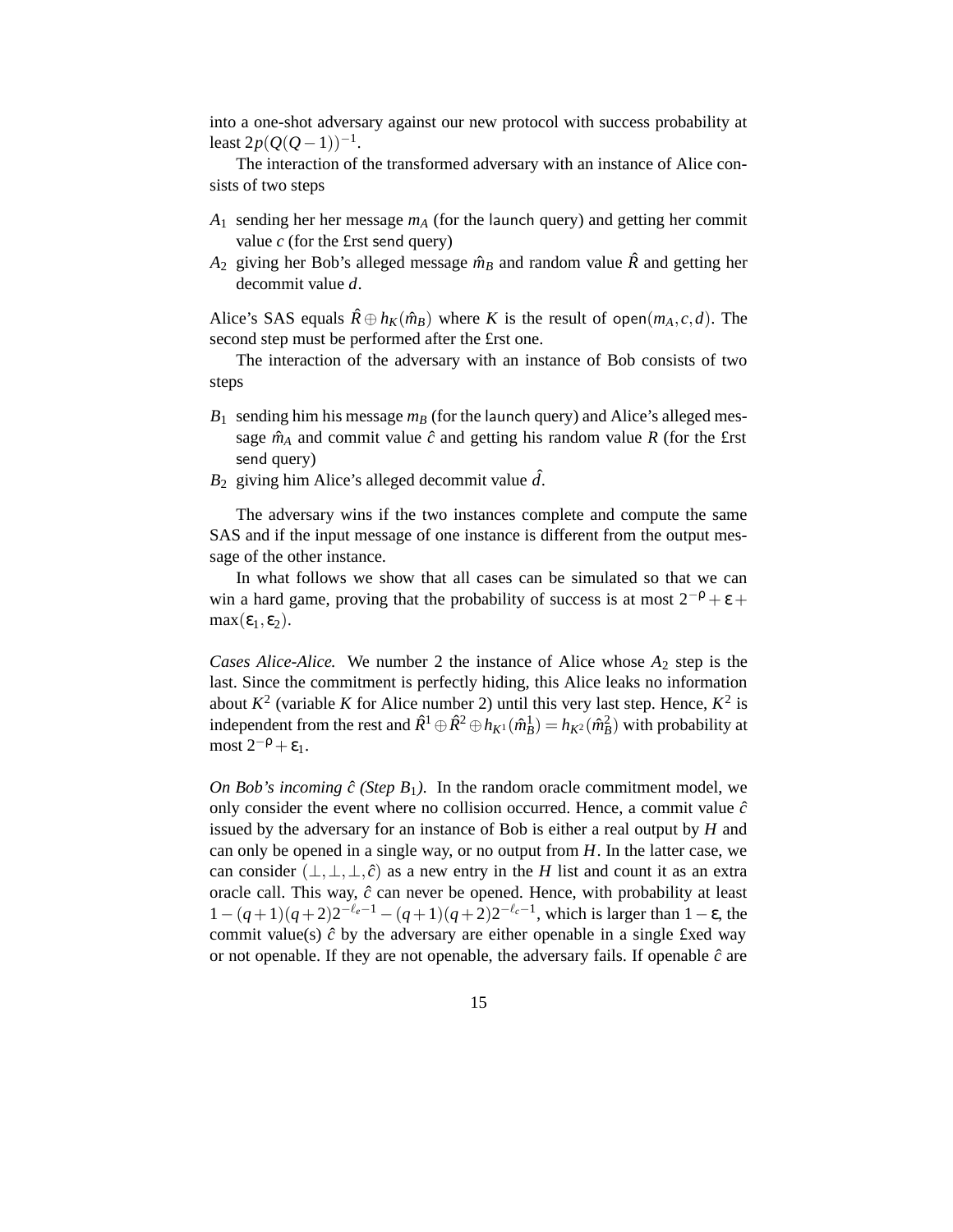issued by an oracle call to *H* by the adversary, we can thus virtually replace the adversary release of  $\hat{c}$  by an adversary release of  $\hat{K}$  and step  $B_2$  can be ignored. If openable  $\hat{c}$  are issued by other oracle calls to  $H$ , it can only be by a simulation of Alice, leading us to  $c = \hat{c}$ , thus  $\hat{K} = K$  and  $m_A = \hat{m}_A$ .

*Cases Bob-Bob.* We number 2 the instance of Bob whose  $B_1$  step is the last one. Those cases produce no oracle calls to *H* by Alice, so  $\hat{K}^1$  and  $\hat{K}^2$  are selected by the adversary before the  $B_1^2$  step. Note that  $R^1$  is already released. The attack succeeds if  $R^2 = R^1 \oplus h_{\hat{K}^1}(m_B^1) \oplus h_{\hat{K}^2}(m_B^2)$  where  $R^2$  is independent of the righthand term and selected at random by the second Bob. Clearly, this succeeds with probability  $2^{-\rho}$ .

*Cases Alice-Bob.* Without loss of generality, we can assume that  $B_2$  is the last step.

In cases  $A_1A_2B_1B_2$ , R is selected in step  $B_1$  so the adversary succeeds with probability  $2^{-\rho}$ .

In cases  $A_1B_1A_2B_2$  with  $c \neq \hat{c}$  or in cases  $B_1A_1A_2B_2$  (necessarily with  $c \neq$  $\hat{c}$ ), the adversary has no information about *K* until step  $A_2$  and succeeds when  $\hat{R} \oplus R \oplus h_{\hat{K}}(m_B) = h_K(\hat{m}_B)$ . Hence succeeds with probability at most  $2^{-\rho} + \varepsilon_1$ .

In cases  $A_1B_1A_2B_2$  with  $c = \hat{c}$ , we must have  $m_A = \hat{m}_A$ . This can only be an attack for  $m_B \neq \hat{m}_B$ . The adversary has no information about *K* until step  $A_2$ and succeeds when  $\hat{R} \oplus R = h_K(m_B) \oplus h_K(\hat{m}_B)$ , hence with probability at most  $2^{-\rho} + \varepsilon_2$ .  $-\rho + \varepsilon_2$ .

With the same analysis as in [**?**], in a network of *N* participants, each limited to *R* runs of the protocol, and a maximal attack probability *at large p*, we should  $u$ se ρ ≈  $log_2$  $\frac{N^2R^2}{2p}$  $\frac{2p}{2p}$ . When *p* is the probability to attack a target node, we should use ρ ≈  $log_2 \frac{NR^2}{2p}$  $\frac{NR^2}{2p}$ . With  $N \approx 2^{20}$ ,  $R \approx 2^{10}$ , and  $p \approx 2^{-10}$ , we obtain  $\rho \approx 49$ . In an ATM-like environment, we can take  $N = 2$ ,  $R = 3$ , and  $p = 3 \cdot 10^{-4}$ , leading us to  $\rho \approx 15$ . In between, we believe that  $\rho = 20$  bits provides enough security in a small community of human users.

#### **7 Conclusion**

We have shown how to construct ef£cient SAS-based AKA protocols based on existing ones and SAS-based MMA or MCA protocols. We have proposed a new 3-move MMA protocol using a generic commitment scheme. It can make a secure and ef£cient SAS-based AKA protocol with 4 moves over the insecure channel. We have also proposed a new 3-move MCA protocol using random oracle commitments. It can make a secure and ef£cient SAS-based AKA protocol